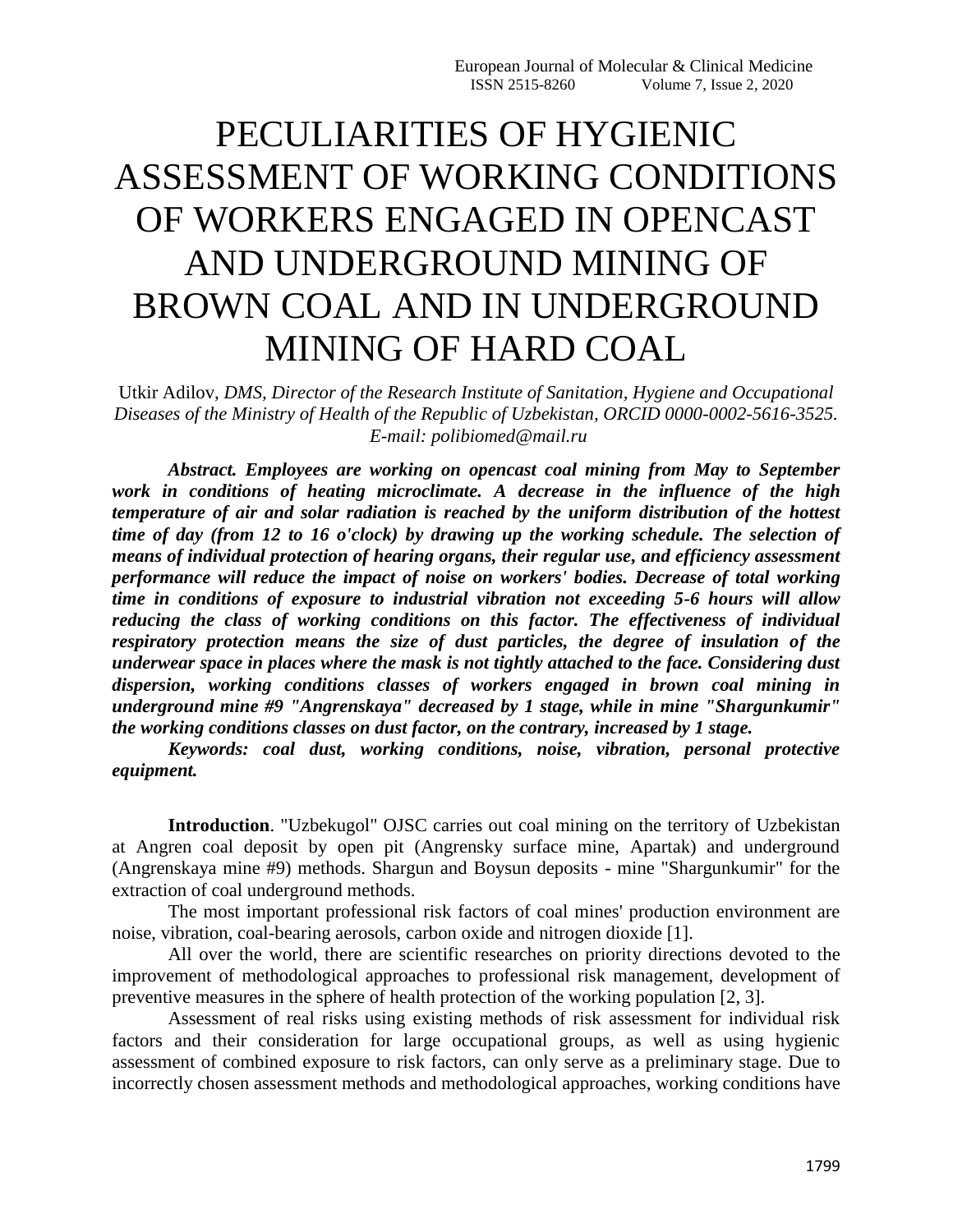an unfavorable background that causes a high risk of developing professional and professionally conditioned morbidity among professions in industries [4, 5, 6].

In the Republic, the research on the working conditions of coal-mining enterprises for the last decades was carried out without considering the efficiency of individual protection means and "time protection" that confirms the actuality of professional risk assessment of coal industry workers [7].

**Purpose of work.** Study and assessment of factors characterizing the working conditions of the coal mine workers for open-pit brown coal mining, underground mines for the production of coal and lignite.

**Materials and methods**. To achieve the goal, sanitary and hygienic, instrumental, calculation, analytical, and statistical research methods were used. Factors of working conditions at 250 workplaces of coal industry workers, including open and underground coal mining methods, were studied. The work was carried out according to the Institute's research plan on the theme "Hygienic characteristics of working conditions, assessment and management of the professional risk of health impairment of workers of Uzbekistan for 2015-2019". The determination of satisfactory work experience was carried out based on the accepted work experience of 25 years. Admissible work experience in the section and underground mines was calculated based on average dust concentration, category of work and number of shifts per year (average - 248 shifts). Calculations of the allowed work experience were made based on "Methodical guidelines for developing a professional risk forecasting model and preventive measures for employees' health" [8].

**Results and discussions.** Working conditions at Angren coal surface mine depend on the year's season and are characterized by both climatic and microclimatic conditions of workplaces. Microclimatic conditions of workers of the studied professions, such as mining machine operators and their assistants (in the cabins), depending on the open air temperature, ranging from  $+10$  to  $+47$  ° C - in warm from -19 to  $+9$  ° C - in cold weather.

Working conditions of the workers of the studied professional groups engaged in the open coal mining, according to the degree of hazard and danger in the warm period of the year, belong to the 3rd class of 3-4 degrees and depend on the workers' exposure to solar radiation.

The workers engaged in opencast coal mining during the period from May to September work in conditions of heating microclimate IV of the Republic's climatic zone at air temperature over 370C. Consequently, solar radiation plays the leading role in forming a heating microclimate at the workplaces located at open territories (Pic. 1).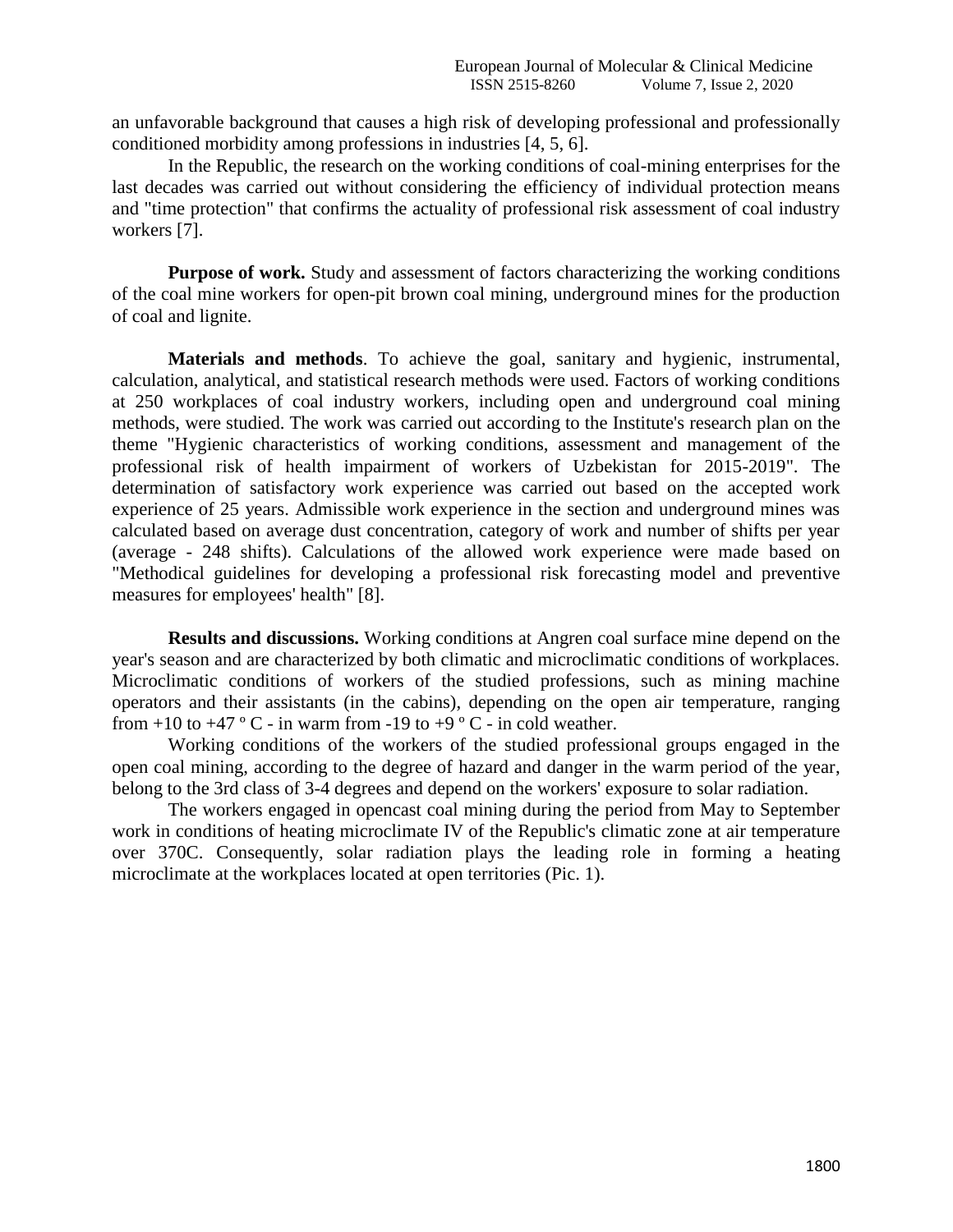

Picture 1. - A heating climate in the coal mine "Angrensky."

It is known that the assessment of the class of working conditions changes when the time of exposure to a harmful factor is reduced (protection by time). Consequently, the reduction of the impact of high air temperature and solar radiation on workers engaged in opencast coal mining can be achieved by evenly distributing the hottest time of the day (from 12 to 16 hours), by scheduling the work mode with a shift in the morning (from 6 to 14 hours) and daytime (from 14 to 22 hours) work shifts, as well as by organizing places that provide shade at work.

The analysis of noise level indicators at the workplaces of workers of the main professions engaged in opencast coal mining shows that the average equivalent noise levels at the workplaces exceeded the sanitary norms of excavator operators by 2 dBА, bulldozers and diesel locomotives by 3 dBА, technological transport drivers by 4 dBА, machinists of drilling rigs by 6 dBА and auxiliary transport operators by 10 dBА.

When working on coal mining transport equipment used on open-pit mines, workers are exposed to medium and high frequency ranges, and when working on drilling rigs - low and medium frequency ranges. Consequently, the working conditions of the listed occupations by noise correspond to class 3 of 1-2 degrees of harmfulness and danger.

The impact of noise on workers' bodies can be reduced through personal protective equipment hearing. In this regard, we have made calculations and established classes of working conditions for the professions studied, taking into account the means of individual protection from noise factors (Table 1).

| $N_2$ | Profession               | <b>Noise</b><br>level,<br>dBA | <b>WCC</b>    | PPE efficiency,<br>dBA | <b>Noise</b><br>level.<br>dBA | WC |
|-------|--------------------------|-------------------------------|---------------|------------------------|-------------------------------|----|
|       | Excavator driver         |                               |               | 10*                    |                               |    |
|       | Bulldozer driver         | 83                            | $\mathcal{R}$ | 10*                    |                               |    |
|       | Diesel locomotive driver |                               | $\sim$        | $10*$                  |                               |    |

Table 1. : Working conditions classes (WCC) for employees of the Angren coal mine in terms of noise indicators, considering the use of hearing protection equipment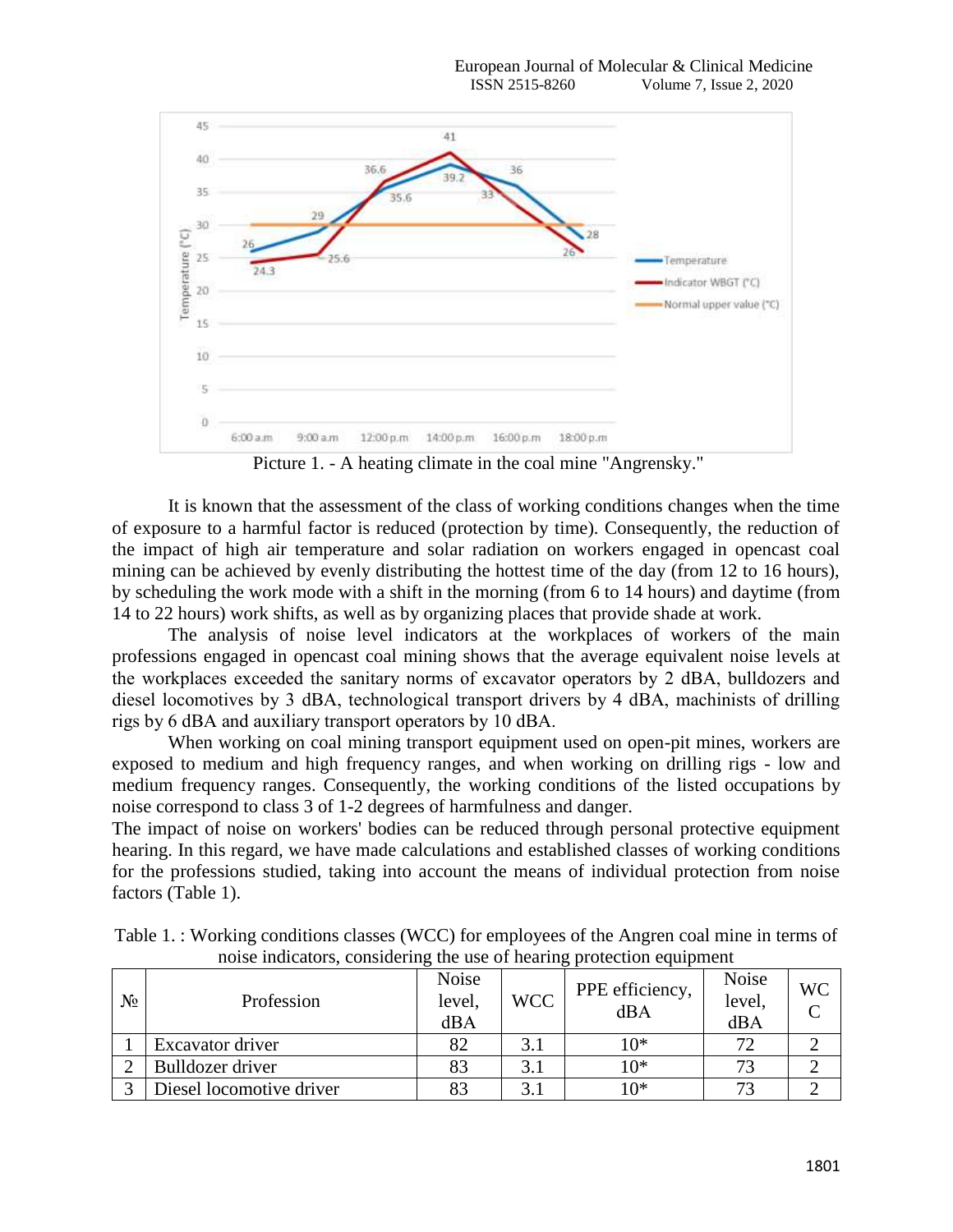European Journal of Molecular & Clinical Medicine ISSN 2515-8260 Volume 7, Issue 2, 2020

| Δ | <b>Process vehicle driver</b> | 04 | J.I   | ∣∩∗       |   |  |
|---|-------------------------------|----|-------|-----------|---|--|
|   | Auxiliary vehicle driver      | 90 | ے . ب | つく**<br>~ | ິ |  |
|   | Orilling rig operator         | 86 | ے . ب | ∩∗        |   |  |

*Note: \* - use of earplugs; \*\* - use of headphones*

From the presented in table 1 data, it is visible that at the application of means of personal protection of organs of hearing, in the form of earphones or headphones, the class of working conditions on noise decreases to an acceptable level and corresponds to the 2nd safe class.

Therefore, to reduce the impact of noise on the body of workers engaged in coal mining, it is necessary to conduct an individual selection of means of individual protection of hearing organs (noise headphones, antiphons, earmolds - earplugs, bushings, swabs), their mandatory regular use and evaluation of the effectiveness of applied protective equipment.

It is established that the levels of general vibration exceed the hygienic norms of vibration velocity established in sanitary norms: drivers of technological transport - by 8 dB, excavator drivers, bulldozers and auxiliary transport operators - by 7 dB, locomotive drivers - by 6 dB. Excess of local vibration norms is registered at machinists and drivers (5 dB on average). Thus, workers' working conditions at the Angren open-pit coal mining equipment belong to class 3 of 1-2 degrees of harmfulness and danger due to high levels of both transport and transporttechnological (general vibration) and local vibration.

To reduce the working conditions class by industrial vibration, we attempted to calculate parameters of the safe time of this factor influence on the organism of workers (Table 2).

| $N_2$          | Profession                  | Excess<br><b>RCP</b> ratio | Exposure<br>time, min | <b>WSS</b> | Allowable<br>exposure<br>time, min | <b>WSS</b>                  |
|----------------|-----------------------------|----------------------------|-----------------------|------------|------------------------------------|-----------------------------|
|                | Excavator driver            | 1,1                        | 480                   | 3.1        | 381                                | $\mathcal{D}_{\mathcal{L}}$ |
| $\overline{2}$ | Bulldozer driver            | 1,1                        | 480                   | 3.1        | 381                                | 2                           |
| 3              | Diesel locomotive<br>driver | 1,1                        | 480                   | 3.1        | 381                                | 2                           |
| $\overline{4}$ | Process vehicle driver      | 1,1                        | 480                   | 3.1        | 381                                | 2                           |
| 5              | Auxiliary vehicle driver    | 1,3                        | 480                   | 3.2        | 302                                | 2                           |
| 6              | Drilling rig operator       | 1,1                        | 480                   | 3.2        | 381                                | 2                           |

Table 2.: Working conditions classes (WCC) of Angren coal mine workers considering the Allowable time of vibration impact

It is determined that if the vibration exceeds the remote control by 1.1 times, the Allowable time of exposure is 381 minutes (6 hours 21 minutes), while if the vibration exceeds the remote control by 1.3 times, the Allowable time of exposure is 302 minutes (5 hours 2 minutes). Therefore, the total time of operation in conditions of exposure to industrial vibration not exceeding 5-6 hours, depending on the profession, will reduce the class of working conditions on this factor to a safe level.

At the open method of coal mining, the total dust content of the coal mine's atmospheric air is, on average  $1.2\pm0.4$  mg/m<sup>3</sup>. Fibrinogenic Aerosol Dust (hereinafter referred to as FAD) rates at the work places of machinists (cabins of coal mining equipment) depended on the type of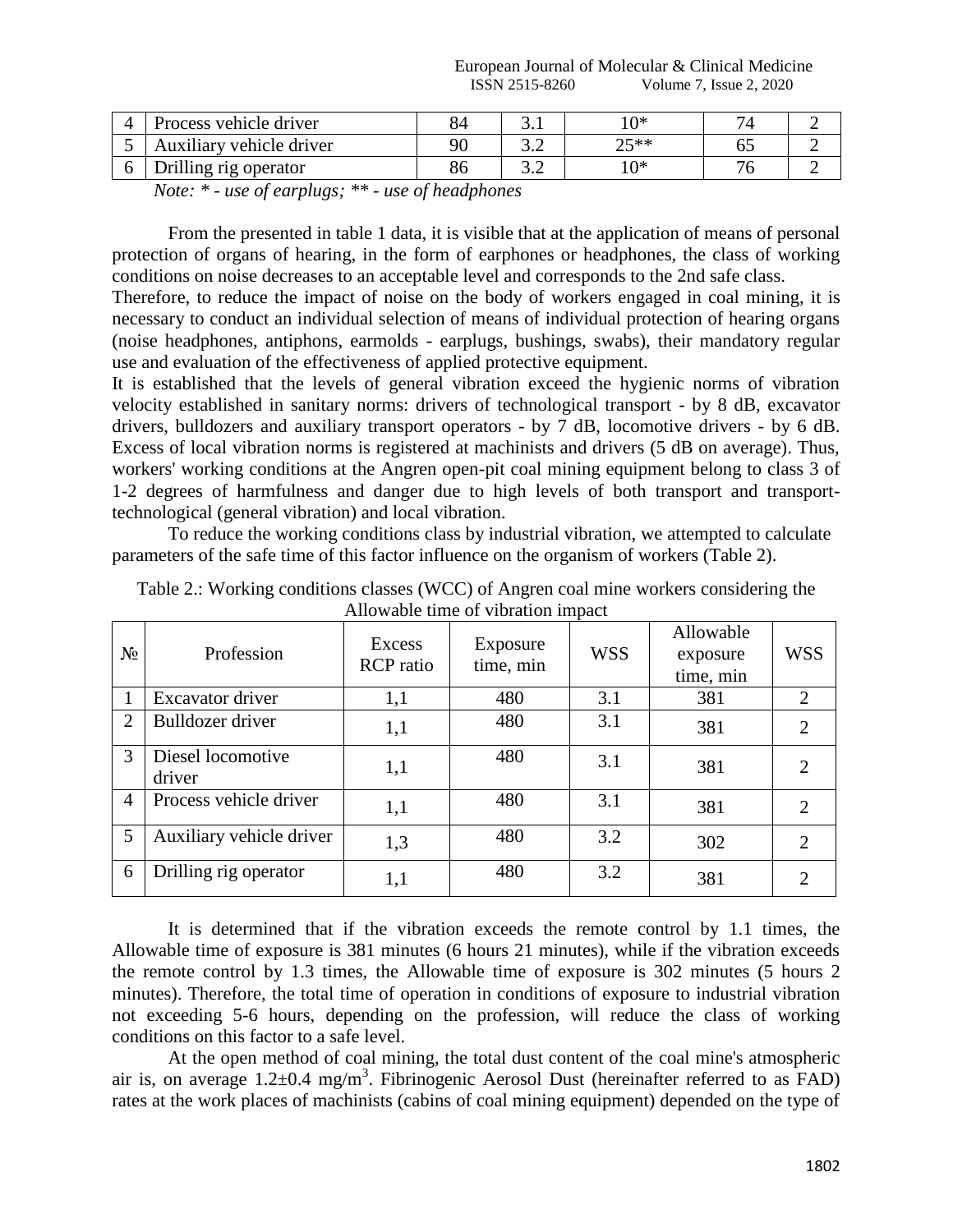equipment. Thus, FAD values at the working places exceeded MPC  $(4 \text{ mg/m}^3)$  and were 11.1  $mg/m<sup>3</sup>$  for excavator operators, 12.4 mg/m<sup>3</sup> for bulldozers, 16.2 mg/m3 for diesel locomotives,  $25.7$  mg/m<sup>3</sup> for auxiliary transport equipment and 13.3 for drilling rig operators. mg/m3. In the cabins of technological transport drivers, FAD concentrations depended on the type of work and were  $16.3$  mg/m<sup>3</sup> on average.

By its properties, coal dust refers to aerosols that have a fibrous effect on the body. According to the "Sanitary Rules and Hygienic Requirements for Coal Industry Enterprises" (SanPiN RU  $\mathcal{N}$ <sup>o</sup> $(0210-06)$ , with the content of free silicon dioxide in coal up to 5% of the MAC is  $10 \text{ mg/m}$ 3, from 5 to  $10\%$  of the MPC - 4 mg/m<sup>3</sup>, and for coal and coal-rock dust with the content of free silicon dioxide from 10 to 70% of the MPC -  $2 \text{ mg/m}^3$ .

Set values of FAD concentration at the work places of opencast coal mining workers allowed to estimate working conditions of machinists, drivers and operator of the drilling rig. Working conditions of auxiliary transport machinist by dust factor correspond to class 3 of 3rd degree, and other professions - to class 3 of 2nd degree of harmfulness.

Study of technological process of underground coal mining has shown that the main works (drilling and blasting, coal-excavation and heading works, coal stripping, etc.) and auxiliary works (loading and transportation of coal, bottomhole cleaning, etc.) are accompanied by dust emission and, as a consequence, almost all workers of underground coal mines are exposed to dust factor (Table 3).

| Table 3.: Working conditions classes (WCC) of underground mine workers in terms of air |
|----------------------------------------------------------------------------------------|
| pollution by dust factor                                                               |

|                                                                | «Angrenskaya»          |            | «Shargunkumir» |            |  |  |  |
|----------------------------------------------------------------|------------------------|------------|----------------|------------|--|--|--|
| <b>Profession</b>                                              | FAD, mg/m <sup>3</sup> |            |                |            |  |  |  |
|                                                                | $C_{av}$               | <b>WCC</b> | $C_{av}$       | <b>WCC</b> |  |  |  |
| <b>String Machine, Scraper</b>                                 | 25,5                   | 3.3        | 32,3           | 3.2        |  |  |  |
| Cleaning face miner with demolition hammer, electric<br>drills | 78,6                   | 3.4        | 90,5           | 3.3        |  |  |  |
| Thunderstorm for cleaning lava, conveyor, chips                | 24,8                   | 3.3        | 32,1           | 3.2        |  |  |  |
| Fixer                                                          | 29,2                   | 3.3        | 38,0           | 3.2        |  |  |  |
| Excavation machine operator (in the cleaning face)             | 64,5                   | 3.4        | 84,3           | 3.3        |  |  |  |
| <b>Underground Machine Operator</b>                            | 9,7                    | 3.2        | 16,0           | 3.1        |  |  |  |
| Roadheader and loading and unloading machine<br>operator       | 17,2                   | 3.2        | 22,5           | 3.2        |  |  |  |
| Electric locomotive driver                                     | 17,4                   | 3.2        | 22,3           | 3.2        |  |  |  |
| Puncher when working with a perforator                         | 55,0                   | 3.4        | 83,7           | 3.3        |  |  |  |
| Bottleneck when working with a demolition hammer               | 30,2                   | 3.3        | 37,2           | 3.2        |  |  |  |
| Drilling Rig Engineer                                          | 21,1                   | 3.2        | 27,2           | 3.2        |  |  |  |
| Explosionist                                                   | 50,2                   | 3.4        | 62,5           | 3.3        |  |  |  |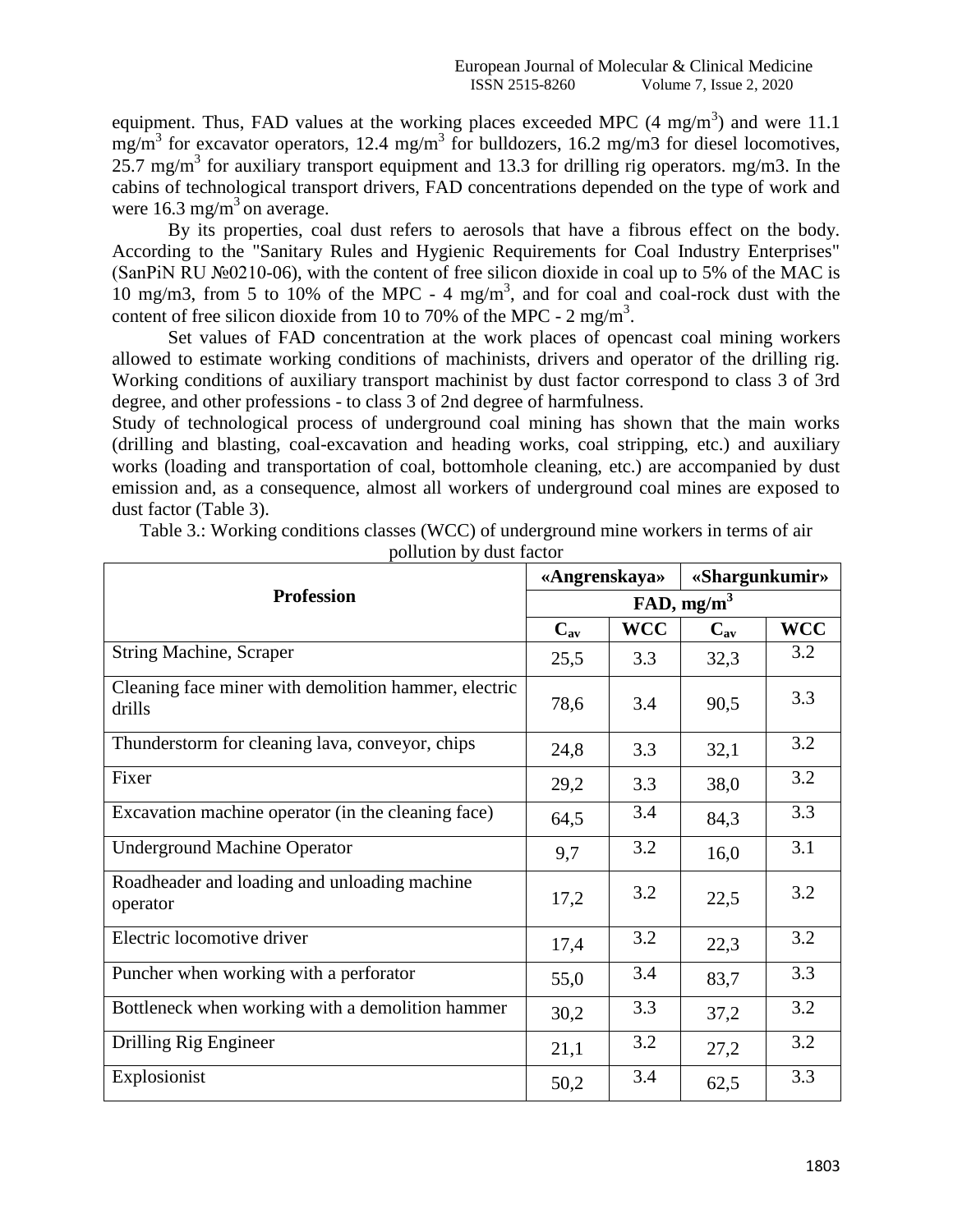## European Journal of Molecular & Clinical Medicine ISSN 2515-8260 Volume 7, Issue 2, 2020

| Worker                     | $\overline{ }$      | $\sim$<br>J.I | 11,0 | ◡. |
|----------------------------|---------------------|---------------|------|----|
| Equipment repair locksmith | $\sim$ $\sim$<br>ໍ່ | ⌒<br>J.I      | 11,0 |    |

According to the certification of workplaces on working conditions, conducted in 2006, 2011 and 2015, dustiness in the places of coal preparation of mine № 9 "Angrenskaya" differed and averaged: in the lava -  $118.0 \pm 8.0$  mg/m<sup>3</sup>, in the tunnel face -  $57.5 \pm 7.5$  mg/m<sup>3</sup>, at the points of transhipment of the main conveyor lines -  $25.1 \pm 5.0$  mg/m<sup>3</sup>, in other mines -  $10.2 \pm 1.1$ mg/m<sup>3</sup>. The average dust concentration  $(C_{av})$  during the work on bottomhole cleaning was  $64.5\pm7.1$  mg/m<sup>3</sup> (MPC - 4 mg/m<sup>3</sup>), during the work of roadheaders CFC was at the level of 55.0 $\pm$ 6.3 mg/m<sup>3</sup>, during drilling and blasting operations - at the level of 50.2 $\pm$ 8.1 mg/m<sup>3</sup>.

According to the data of certification of workplaces on working conditions, conducted in 1993, 2008 and 2013, the average APFD indicators in the mine "Shargunkumir" were significantly higher than MAC (10 mg/m3) and were equal to: in lava -  $147,5\pm10,2$  mg/m<sup>3</sup>, tunnel face - 71,9 $\pm$ 12,7 mg/m<sup>3</sup>, points of overload of the main conveyor lines - 31,2 $\pm$ 7,1 mg/m<sup>3</sup> and other mountain spinners -  $12,3\pm3,1$  mg/m<sup>3</sup>. Average APFD concentration at miners' work places in "Shargunkumir" mine was  $6\n-10$  times higher than MPCav  $(10 \text{ mg/m}^3)$  and during bottomhole cleaning, it was  $95,3\pm8,7$  mg/m<sup>3</sup>, work of heading machines - 83,7 $\pm8,4$  mg/m<sup>3</sup>, drilling and blasting operations -  $62,5\pm6,6$  mg/m<sup>3</sup>.

A comparative analysis of the established classes of working conditions of the workers of the studied professions showed that the parameters of the Class at Angrenskaya mine No.9 (lignite) are lower, and the classes of working conditions are higher than those of the workers of Shargunkumir mine (hard coal). This situation can be explained by the fact that in lignite, the content of free silicon dioxide varies from 9.8 to 10.1% (MPC -  $4 \text{ mg/m}^3$ ), and in hard coal of free silica - up to 5% (MPC - 10 mg/m<sup>3</sup>). In this connection, working conditions of workers engaged in brown coal mining in underground mine #9 "Angrenskaya" compared with such workers of "Shargunkumir" mine are more harmful by dust factor and correspond to class 3 of 1- 4 degree of harmfulness.

Further, in work, we have made calculations and established classes of working conditions for the studied professions, taking into account personal respiratory protection equipment and reducing exposure to dust factor (Fig. 2).

From the data presented in Table 4, it can be seen that with the use of personal respiratory protection equipment in the form of half masks, classes of working conditions for dust factor decreased by 1-2 stages, depending on the actual level of dust concentration at the workplaces of workers of the studied professions.

Consequently, to reduce dust impact on an organism of workers engaged in underground coal mining, it is necessary to carry out an individual selection of means of individual respiratory protection, obligatory regular use in the process of work and evaluation of their efficiency.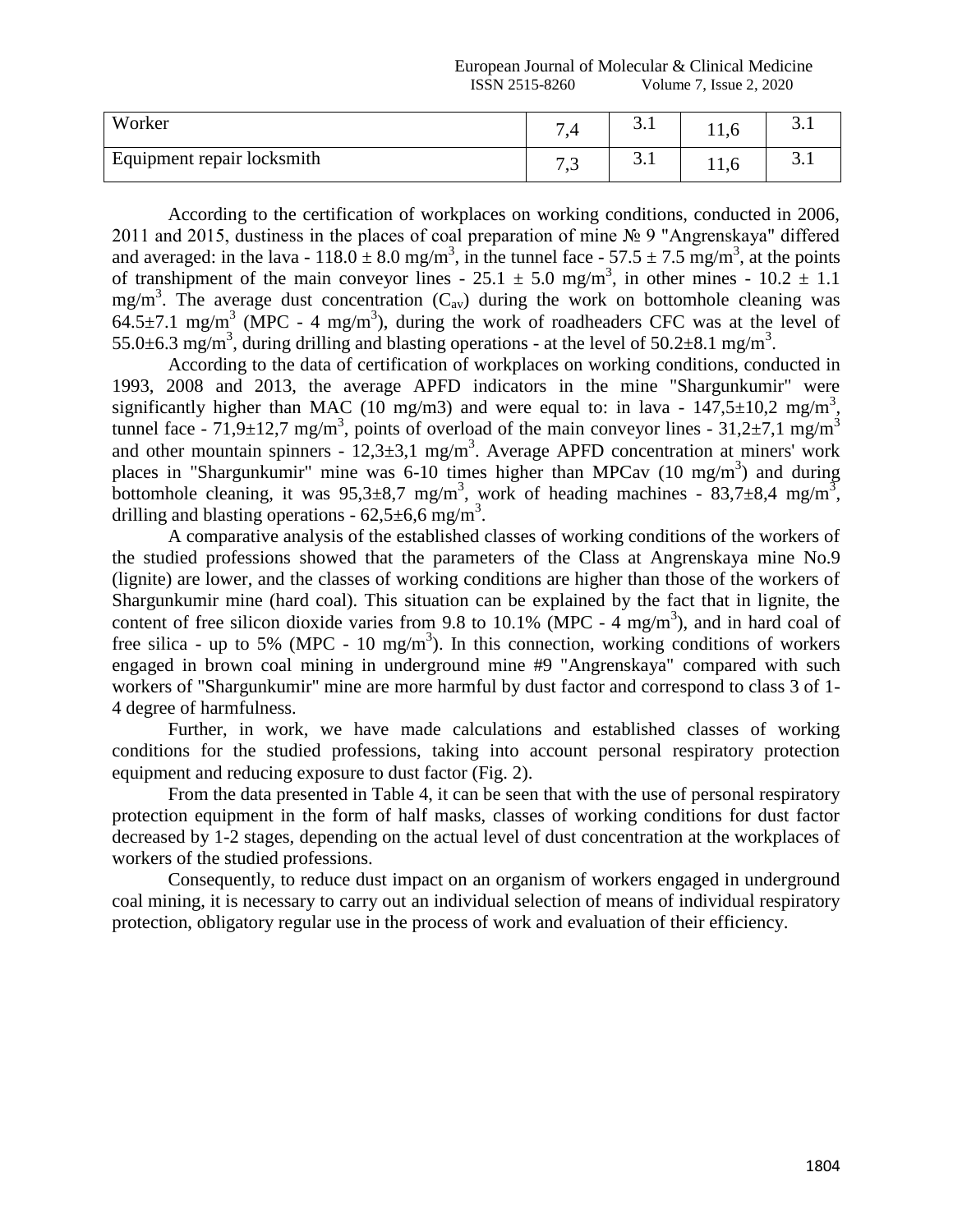

Figure 2: Inhaled air dust levels before and after the use of personal respiratory protection equipment (PPE)

The efficiency of respiratory protection depends on several factors: the size of dust particles, the degree of insulation of the underwear space from the surrounding dusty air, but primarily on the size and number of gaps in places where the mask does not fit tightly to the face. As shown above, the working conditions of workers engaged in the extraction of brown coal in the underground mine number 9 "Angren", compared to such workers in the mine "Shargunkumir" on the dust factor were more harmful and corresponded to the mine number 9 "Angren" 3 class 1-4 degree of harmfulness, and in the mine "Shargunkumir" - 3 class 1-3 degree.

To establish actual classes of working conditions for the dust factor, we made calculations taking into account dust dispersion parameters. Obtained data changed the picture established by the traditional method, the class of working conditions. Considering dust dispersion, classes of working conditions of workers engaged in brown coal mining in underground mine #9 "Angrenskaya" decreased by 1 stage, while in mine "Shargunkumir" the classes of working conditions on dust factor, on the contrary, increased by 1 stage. Thus, working conditions, taking into account the dispersibility of dust, in the mine "Shargunkumir" are presented as more harmful and, in almost all professions, corresponded to 3 class 2-4 degrees, and in mine <sup>1</sup> 9 "Angren" mainly - 3 class 1-3 degrees (Table 4).

Table 4.: Working conditions classes (WCC) of underground mine workers by air dustiness indicators of workplaces taking into account dust dispersibility (MPC of lignite dust -  $4 \text{ mg/m}^3$ , of black coal -  $10 \text{ mg/m}^3$ )

| Profession | $\mathbf{\cup}$ av<br>mg/m | WC<br>◡ | Dispersit<br>$\%$<br>V, | $\mathbf{v}_{\rm av}$<br>alveolar<br>dust | MPC,<br>mg/m | WCC |
|------------|----------------------------|---------|-------------------------|-------------------------------------------|--------------|-----|
|------------|----------------------------|---------|-------------------------|-------------------------------------------|--------------|-----|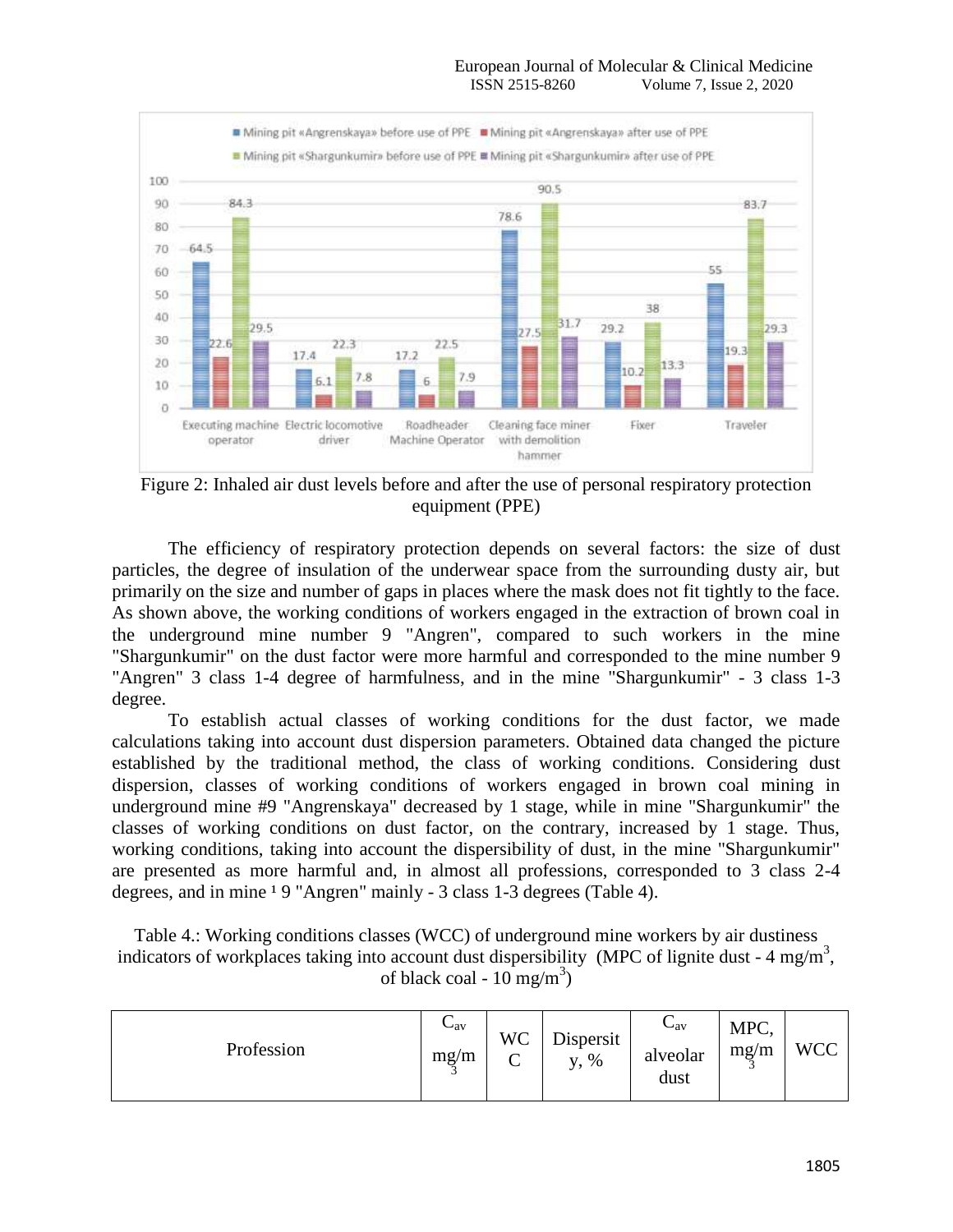| .copean Journal<br>- OT<br>Eu1 | $\sim$ .<br>$\mathcal{R}^+$<br>Medicine<br>Molecular<br>Ulinical J |
|--------------------------------|--------------------------------------------------------------------|
|                                |                                                                    |
| 8260                           |                                                                    |
| 45SN -                         | 2020                                                               |
| -                              | <i>ssue</i>                                                        |
| $\cdots$                       | volume                                                             |
|                                |                                                                    |
|                                |                                                                    |
|                                |                                                                    |

| mine #9 " Angrenskaya" for lignite mining     |      |     |      |      |                |     |  |  |
|-----------------------------------------------|------|-----|------|------|----------------|-----|--|--|
| Executing machine operator                    | 64,5 | 3.4 | 25,8 | 16,6 | $\overline{2}$ | 3.3 |  |  |
| Electric locomotive driver                    | 17,4 | 3.2 | 17,0 | 3.0  | $\overline{2}$ | 3.1 |  |  |
| Roadheader Machine Operator                   | 17,2 | 3.2 | 16,9 | 2.9  | 2              | 3.1 |  |  |
| Cleaning face miner with demolition<br>hammer | 78,6 | 3.4 | 24,4 | 19.2 | $\overline{2}$ | 3.3 |  |  |
| Fixer                                         | 29,2 | 3.3 | 11,7 | 3.4  | $\overline{2}$ | 3.1 |  |  |
| Traveler                                      | 55,0 | 3.4 | 22,0 | 9.1  | $\overline{2}$ | 3.2 |  |  |
| the "Shargunkumir" mine for coal mining       |      |     |      |      |                |     |  |  |
| Executing machine operator                    | 84,3 | 3.3 | 42,1 | 35.5 | 2              | 3.4 |  |  |
| Electric locomotive driver                    | 22,3 | 3.1 | 37,2 | 8,4  | $\overline{2}$ | 3.2 |  |  |
| Roadheader Machine Operator                   | 22,5 | 3.1 | 37,7 | 8,5  | $\overline{2}$ | 3.2 |  |  |
| Cleaning face miner with demolition<br>hammer | 90,5 | 3.3 | 37,5 | 34,0 | $\overline{2}$ | 3.4 |  |  |
| Fixer                                         | 38,0 | 3.2 | 37,6 | 14,3 | $\overline{2}$ | 3.3 |  |  |
| Traveler                                      | 83,7 | 3.3 | 26,3 | 31,4 | $\overline{2}$ | 3.4 |  |  |

Therefore, in establishing the class of working conditions for the dust factor and the calculation of the dust load on the body of workers, it is necessary to take into account not only the average values of the actual concentration of dust in the air of the working area, MPC, the average volume of pulmonary ventilation, exposure time per shift, the number of work shifts in a calendar year (worked in a dusty environment), the duration of the work shift, the coefficient of efficiency of the used means of individual respiratory protection, but also the dispersion of dust.

The calculation of the Allowable work experiencefor the leading production factors, forming the professional risk of coal industry workers, was performed at work. Allowable (safe) work experience, depending on the working conditions and total exposure time of heating microclimate, is given in Table 5.

Calculation of the allowable work experience on heating microclimate was carried out only for the workers employed in the Angren coal mine at surface mining because, due to their labor activity, they are exposed to solar radiation in the warm period of the year. Allowable work experience for workers of such professions as mining master, diesel locomotive driver and blaster, whose working conditions were estimated as class 3 of 3 degrees is 15.5 years, and for other professions with working conditions class 3.4, the Allowable work experience on heating microclimate - 8 years.

Table 5.: Allowable work experience on heating microclimate, depending on the class of working conditions and total exposure time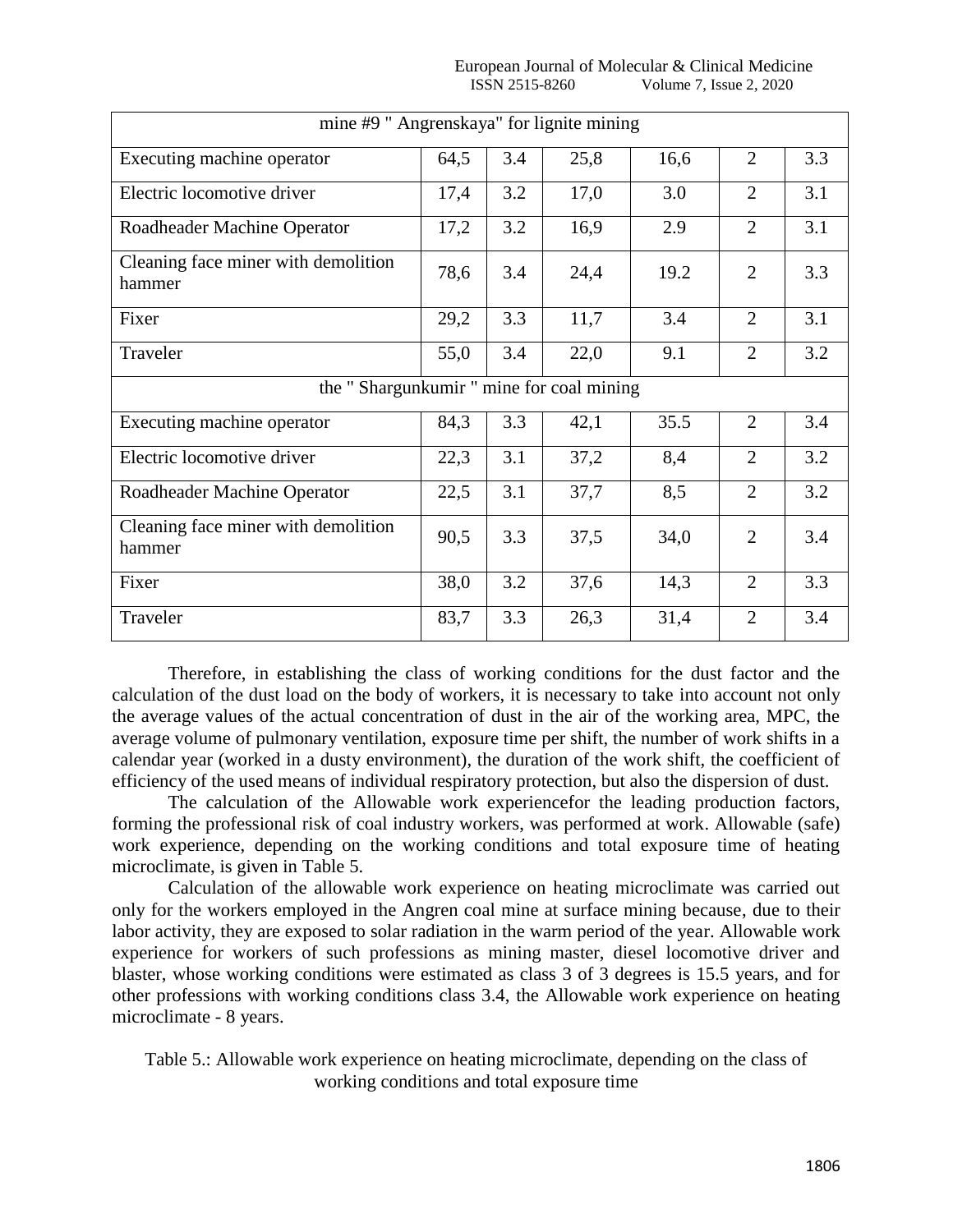European Journal of Molecular & Clinical Medicine<br>ISSN 2515-8260 Volume 7. Issue 2. 2020 Volume 7, Issue 2, 2020

| Professions                | Working<br>conditions class | Allowable work<br>experience, years |  |  |  |  |  |  |  |
|----------------------------|-----------------------------|-------------------------------------|--|--|--|--|--|--|--|
| "Angrensky" section        |                             |                                     |  |  |  |  |  |  |  |
| <b>Mining Master</b>       | 3.3                         | 15,5                                |  |  |  |  |  |  |  |
| Excavator driver           | 3.4                         | 8                                   |  |  |  |  |  |  |  |
| <b>Bulldozer Machine</b>   | 3.4                         | 8                                   |  |  |  |  |  |  |  |
| Diesel locomotive driver   | 3.3                         | 15,5                                |  |  |  |  |  |  |  |
| Auxiliary vehicle driver   | 3.4                         | 8                                   |  |  |  |  |  |  |  |
| Process vehicle driver     | 3.4                         | 8                                   |  |  |  |  |  |  |  |
| Mining worker              | 3.4                         | 8                                   |  |  |  |  |  |  |  |
| Equipment repair locksmith | 3.4                         | 8                                   |  |  |  |  |  |  |  |
| Drilling rig operator      | 3.4                         | 8                                   |  |  |  |  |  |  |  |
| Explosionist               | 3.3                         | 15,5                                |  |  |  |  |  |  |  |

To calculate the allowable work experience were selected professions of workers, for which one of the leading adverse factors of working conditions was the dust load. The Angrensky surface mine workers' allowable work experience, calculated considering these indicators, is 8.7 years on average (from 3.9 to 12.2 years).

Allowable work experience, depending on the class of dust load conditions, was calculated using the work category, average shift concentration and its MPC, actual and control dust loads (Table 6).

It was found that the minimum allowable work experience for the dust factor is consistently characteristic for auxiliary transport operators (3.9 years), locomotive operators and process transport drivers (6.1-6.2 years), drilling rig operators (7.5 years) and bulldozer, excavator and miners (8.1-10.1 years).

From the presented data, we can see that 12 years of allowed work experience on the dust factor was typical for 3 out of 10 studied professions of the Angrensky surface mine workers. Allowable work experience on dust factor in mine #9 "Angrenskaya" of workers engaged in underground mining of brown coal was only 3,3 years on average (from 1,3 to 5,8 years). Conducted calculations on dust load testify that workers' allowable experience in underground mining of coal of "Shargunkumir" mine is 6 years (from 2,8 to 11,2 years) on the average.

| Profession          | Work<br>categor | $C_{\rm av}$ ,<br>mg/m | $MPC_{av}$<br>mg/m <sup>3</sup> | Dust load,<br>mg | Control dust<br>load, mg | Allowab<br>le work<br>experien<br>ce, years |  |  |
|---------------------|-----------------|------------------------|---------------------------------|------------------|--------------------------|---------------------------------------------|--|--|
| "Angrensky" section |                 |                        |                                 |                  |                          |                                             |  |  |

Table 6.: Allowable work experience depending on the class of working conditions for dust load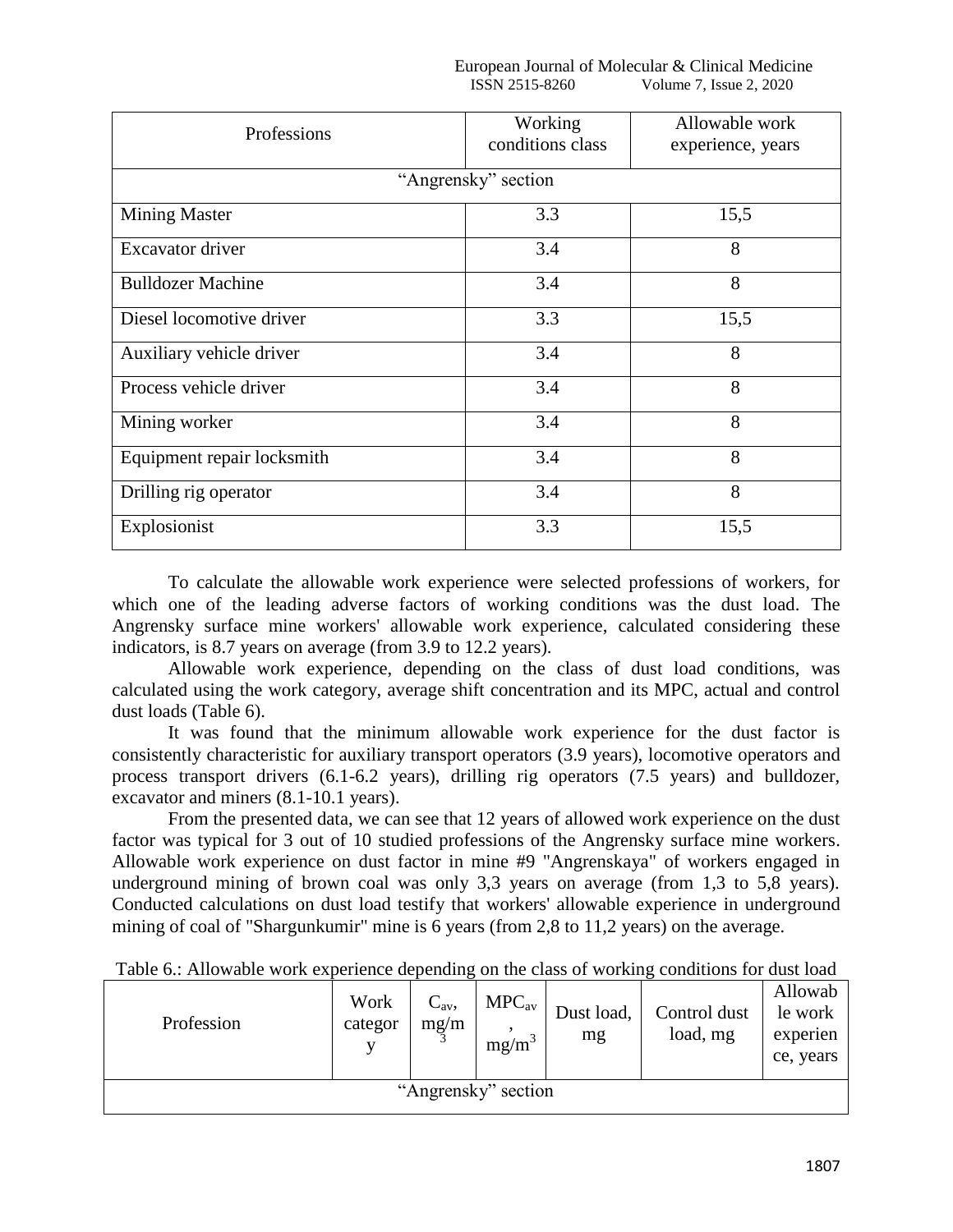European Journal of Molecular & Clinical Medicine ISSN 2515-8260 Volume 7, Issue 2, 2020

| <b>Mining Master</b>                                                 | Iб                                      | 8,2  | 4,0  | 8134,4                                    | 3968,0  | 12,2 |  |  |  |  |
|----------------------------------------------------------------------|-----------------------------------------|------|------|-------------------------------------------|---------|------|--|--|--|--|
| <b>Excavator</b> driver                                              | <b>II</b> б                             | 11,1 | 4,0  | 19269,6                                   | 6944,0  | 9,0  |  |  |  |  |
| <b>Bulldozer Machine</b>                                             | <b>II</b> б                             | 12,4 | 4,0  | 21526,4                                   | 6944,0  | 8,1  |  |  |  |  |
| Diesel locomotive driver                                             | I 6                                     | 16,2 | 4,0  | 16070,4                                   | 3968,0  | 6,2  |  |  |  |  |
| Auxiliary vehicle driver                                             | II б                                    | 25,7 | 4,0  | 44615,2                                   | 6944,0  | 3,9  |  |  |  |  |
| Technology vehicle driver                                            | <b>II</b> б                             | 16,3 | 4,0  | 28296,8                                   | 6944,0  | 6,1  |  |  |  |  |
| Mining worker                                                        | <b>II</b> б                             | 9,1  | 4,0  | 15798,0                                   | 6944,0  | 10,1 |  |  |  |  |
| Equipment repair locksmith                                           | II a                                    | 8,2  | 4,0  | 14235,2                                   | 6944,0  | 12,2 |  |  |  |  |
| Drilling rig operator                                                | <b>II</b> б                             | 13,3 | 4,0  | 23088,8                                   | 6944,0  | 7,5  |  |  |  |  |
| Explosionist                                                         | Iб                                      | 8,3  | 4,0  | 8233,6                                    | 3968,0  | 12,0 |  |  |  |  |
|                                                                      |                                         |      |      | mine #9 " Angrenskaya" for lignite mining |         |      |  |  |  |  |
| <b>Excavation</b> machine<br>operator (in the cleaning<br>face)      | <b>II</b> б                             | 64,5 | 4,0  | 111972,0                                  | 6944,0  | 1,6  |  |  |  |  |
| Electric locomotive driver                                           | I a                                     | 17,4 | 4,0  | 17260,8                                   | 3968,0  | 5,7  |  |  |  |  |
| Roadheader and loading<br>and unloading machine<br>operator          | II б                                    | 17,2 | 4,0  | 29859,2                                   | 6944,0  | 5,8  |  |  |  |  |
| Cleaning face miner with<br>demolition hammer and<br>electric drills | III                                     | 78,6 | 4,0  | 194928,0                                  | 9920,0  | 1,3  |  |  |  |  |
| Fixer                                                                | <b>II</b> б                             | 29,2 | 4,0  | 50691,2                                   | 6944,0  | 3,4  |  |  |  |  |
| Puncher when working with<br>a perforator                            | III                                     | 55,0 | 4,0  | 136400,0                                  | 9920,0  | 1,8  |  |  |  |  |
|                                                                      | the "Shargunkumir" mine for coal mining |      |      |                                           |         |      |  |  |  |  |
| <b>Excavation</b> machine<br>operator (in the cleaning<br>face)      | II б                                    | 84,3 | 10,0 | 146344,8                                  | 17360,0 | 3,0  |  |  |  |  |
| Electric locomotive driver                                           | I a                                     | 22,3 | 10,0 | 22121,6                                   | 9920,0  | 11,2 |  |  |  |  |
| Roadheader and loading<br>and unloading machine<br>operator          | II б                                    | 22,5 | 10,0 | 39060,0                                   | 17360,0 | 11,1 |  |  |  |  |
| Cleaning face miner with                                             | III                                     | 90,5 | 10,0 | 224440,0                                  | 24800,0 | 2,8  |  |  |  |  |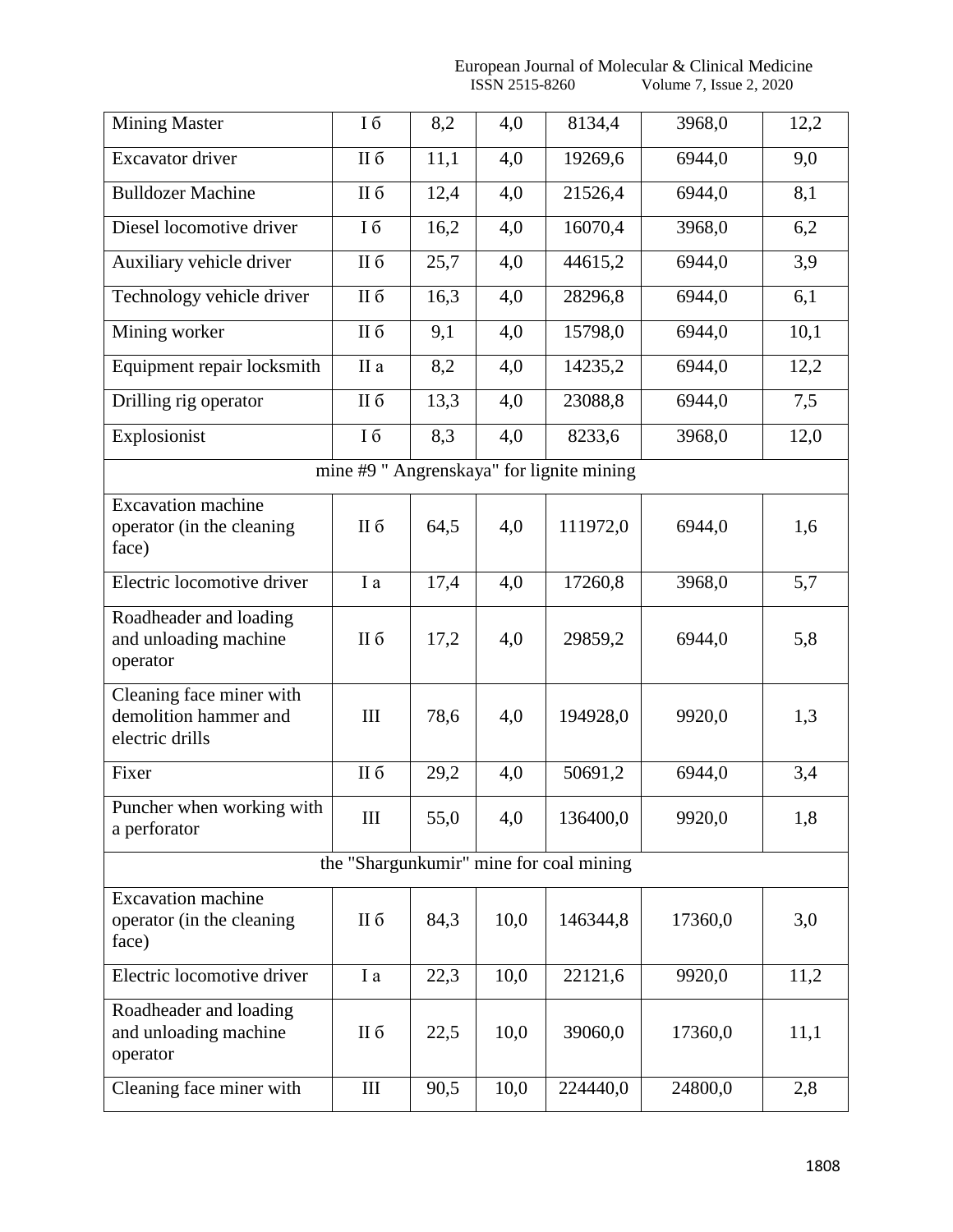| demolition hammer and<br>electric drills  |     |      |      |          |         |     |
|-------------------------------------------|-----|------|------|----------|---------|-----|
| Fixer                                     | Н б | 38,0 | 10,0 | 65968,0  | 17360,0 | 6,6 |
| Puncher when working with<br>a perforator | III | 83,7 | 10,0 | 207576,0 | 24800,0 | 3,0 |

Thus, presented data on allowed work experience testifies that the most harmful and dangerous working conditions on dust factor are marked in mine #9 "Angrenskaya", i.e. the workers engaged in underground mining of brown coal have the highest risk of development of professional pathology connected with the influence of dust.

Allowable work experience, depending on the class of working conditions at 8 hours of noise exposure, was calculated for the occupations of workers most exposed to this factor. It was determined that in underground mines #9 "Angrenskaya" and "Shargunkumir," safe work experience for electric locomotive operators, roadheader and loading-and-delivery machines is 4.5 years on average (Table 7).

| Table 7.: Admissible work experience depending on the class of working conditions by noise at 8 |                |  |  |
|-------------------------------------------------------------------------------------------------|----------------|--|--|
|                                                                                                 | hours exposure |  |  |

| Profession                                               | Work category | Noise level,<br><b>DBA</b> | Allowable work<br>experience, years |  |  |
|----------------------------------------------------------|---------------|----------------------------|-------------------------------------|--|--|
| "Angrensky" section                                      |               |                            |                                     |  |  |
| Drilling rig operator                                    | 3.2           | 86                         | 12,6                                |  |  |
| Explosionist                                             | 3.2           | 87                         | 11                                  |  |  |
| mine #9 " Angrenskaya" and the "Shargunkumir"            |               |                            |                                     |  |  |
| Electric locomotive driver                               | 3.2           | 91                         | 5,0                                 |  |  |
| Roadheader and loading and unloading<br>machine operator | 3.2           | 92                         | 4,0                                 |  |  |

It is known that the production factor - vibration - affects the development of professional pathology and depends on its level and type (local, general). Considering that one of the leading professional pathologies is vibration disease, we have made calculations of the acceptable work experience, depending on the impact of general and local vibration (Table 8).

From the data presented in the table, we can see that the class of working conditions determined by the impact of vibration on workers depended on the brand, type, service life and condition of used mechanized equipment and hand tools, as well as hardness of coal rock (brown, stone), but did not depend on the method of coal mining (open, underground). In class 3.2 of working conditions, established from the local vibration level, the Allowable work experiencewas 7 years, and at class 3.4 - reduced to 5 years. At 5 years of work experience in conditions of influence of general vibration (3 class 2 degree), initial signs of vibration disease were observed, and in 10 years of exposition experience, the development of vibration disease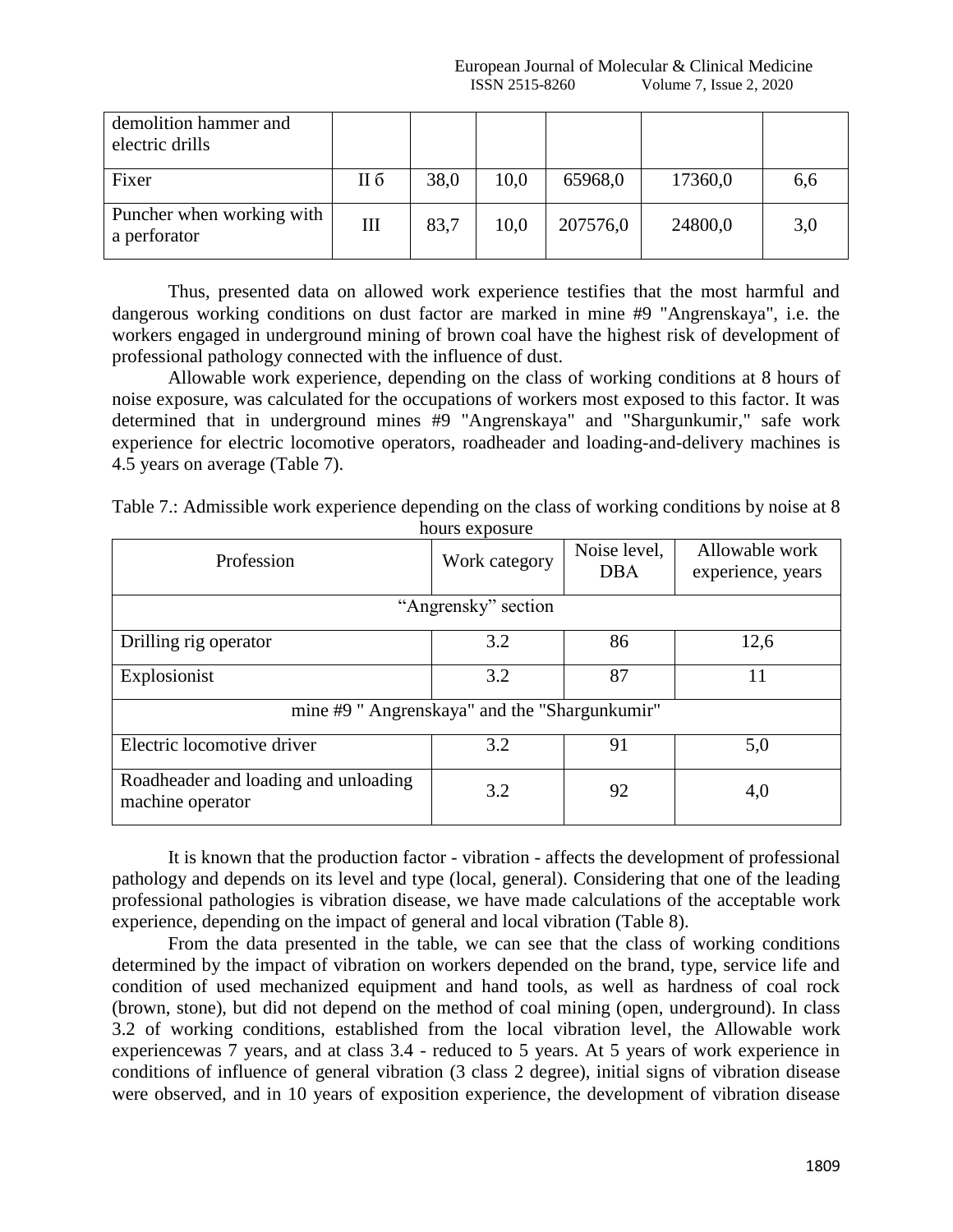was noted. Calculations showed that under working conditions assessed by general vibration as 3 class 3 degree, the development of vibratory disease is revealed at the same exposition experience (10 years), but an increase in the number of cases of registration of vibratory pathology was observed. Whereas, at a class of working conditions 3.4, established on the indicator of general vibration, the increase in number of cases of vibratory illness is revealed at the same exposition experience (5 years of work experience).

Table 8.: Allowable work experience depending on the class of working conditions on vibration at 8-hour exposure.

| Professions                                                       | Working<br>conditions<br>class | Allowable work experience,<br>years<br>initial signs/vibration<br>disease |  |  |  |  |
|-------------------------------------------------------------------|--------------------------------|---------------------------------------------------------------------------|--|--|--|--|
| "Angrensky" section                                               |                                |                                                                           |  |  |  |  |
| <b>Excavator</b> driver                                           | $3.2*$                         | 7                                                                         |  |  |  |  |
| <b>Bulldozer Machine</b>                                          | $3.2*$                         | 7                                                                         |  |  |  |  |
| Diesel locomotive driver                                          | $3.2**$                        | 5/10                                                                      |  |  |  |  |
| Process vehicle driver                                            | $3.2**$                        | 5/10                                                                      |  |  |  |  |
| mine #9 " Angrenskaya" and the "Shargunkumir"                     |                                |                                                                           |  |  |  |  |
| Stringer and scraper machine operator                             | $3.3**$                        | 5/10                                                                      |  |  |  |  |
| Electric locomotive driver                                        | $3.2**$                        | 5/10                                                                      |  |  |  |  |
| Underground machine operator (wagon tipper)                       | $3.3**$                        | 5/10                                                                      |  |  |  |  |
| Drilling Rig Engineer                                             | $3.3**$                        | 5/10                                                                      |  |  |  |  |
| Cleaning face miner with demolition hammer<br>and electric drills | $3.4*$                         | 5                                                                         |  |  |  |  |
| Fixer                                                             | $3.2**$                        | 5/10                                                                      |  |  |  |  |
| Puncher when working with hammers                                 | $3.4**$                        | 5                                                                         |  |  |  |  |
| Bottleneck when working with demolition<br>hammers                | $3.3*$                         | 5/10                                                                      |  |  |  |  |
| Drilling Rig Engineer                                             | $3.3*$                         | 5,5                                                                       |  |  |  |  |

*Note: \* - local vibration; \*\* - general vibration*

Thus, their all calculated values of the admissible work experience for the studied production factors, the lowest values were characteristic of the dust factor. It was determined that depending on the profession, the allowable work experience on dust in the section "Angrensky" ranged from 3.9 to 12.2 years, in mine № 9 "Angrenskaya" - from 1.3 to 5.8 years and in mine "Shargunkumir" - from 2.8 to 4.2 years.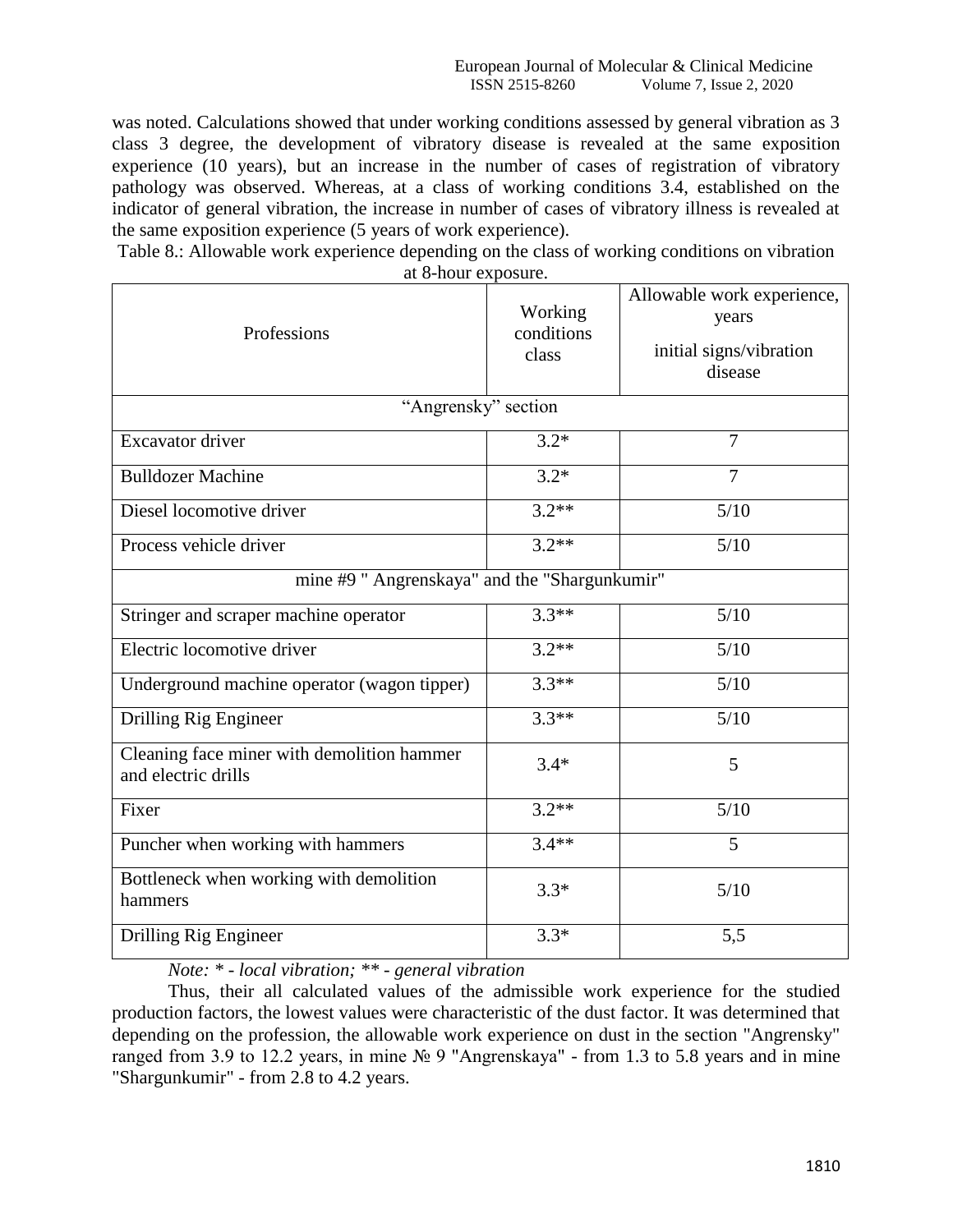The analysis of acceptable work experience testifies that workers engaged in underground mining of brown coal in mine #9 "Angrenskaya" had the highest risk of developing professional pathology connected with the influence of dust. Therefore, to increase working capacity and work experience, it is necessary to take preventive measures to protect coal industry workers' health utilizing collective and individual protection.

## **Conclusions**:

1. Working conditions of workers engaged in surface coal mining during the warm period depend on the duration of exposure to solar radiation on the body of workers and optimization of working conditions is achieved by the uniform distribution of the hottest time of the day (from 12 to 16 hours), by scheduling the work mode with a shift in the morning (from 6 to 14 hours) and daytime (from 14 to 22 hours) work shifts.

2. When working on the applied coal mining transport equipment, the working conditions of the studied professions according to the noise level at open-pit mines correspond to the 3rd class of 1-2 degrees, and on underground works - to the 3rd class of 1, 2 and 3 degrees of harmfulness and danger. To reduce the impact of noise on workers' organisms, it is necessary to carry out an individual selection of individual protection of hearing organs.

3. Working conditions at surface coal mining by vibration are as follows:

to the 3rd class of 1-2 degrees of hazard and danger, and underground mine workers by the local and general vibration level belong to the 3rd class of 1, 2, 3 and 4 degrees of hazard and danger. The reduction of total time of work in conditions of influence of industrial vibration not exceeding 5-6 hours, depending on a profession, will reduce a class of working conditions on this factor to a safe level.

4. Application of personal protective equipment and reduction of exposure to such harmful production factors as heating microclimate, noise, vibration and dust allowed reducing the class of working conditions by 1-2 levels.

5. Considering dust dispersion, working conditions classes of workers engaged in lignite mining were reduced, and those engaged in coal mining were increased by 1 stage.

6. The lowest values of the allowable work experience for the studied production factors were characteristic of the dust factor and, depending on the profession, the allowable work experience for dust in the Angrensky mine varied from 3.9 to 12.2 years, in the Angrenskaya mine #9 - from 1.3 to 5.8 years and in the Shargunkumir mine - from 2.8 to 4.2 years; it testifies to the fact that workers engaged in underground mining of brown coal in mine #9 "Angrenskaya" had the highest risk of development of professional pathology connected with influence of dust.

## **Reference**.

- [1] Adilov, U.H. Influence of factors of industrial environment on the state of health of coal industry workers // Health and environment : a collection of scientific articles / M-in Health Republic of Belarus, RUE "Scientific and practical center of hygiene" ; Ch. I. Sychik. - Minsk : RNMB, 2016. - Episode. 26. - pp. 163–166.
- [2] Kuzmina, L.P. Modern medical technologies in diagnostics and risk estimation of professional diseases development (in Russian) // Meditsina labor and industrial ecology. - – М., 2013. - №7. - pp. 9-13.
- [3] Rushkevich, O.P. Actual problems of prevention of occupational pathology in coal industry workers // Zdravookhraneniye Rossiyskoy Federatsii. - – М., 2001. - №2. - pp. 25-27.